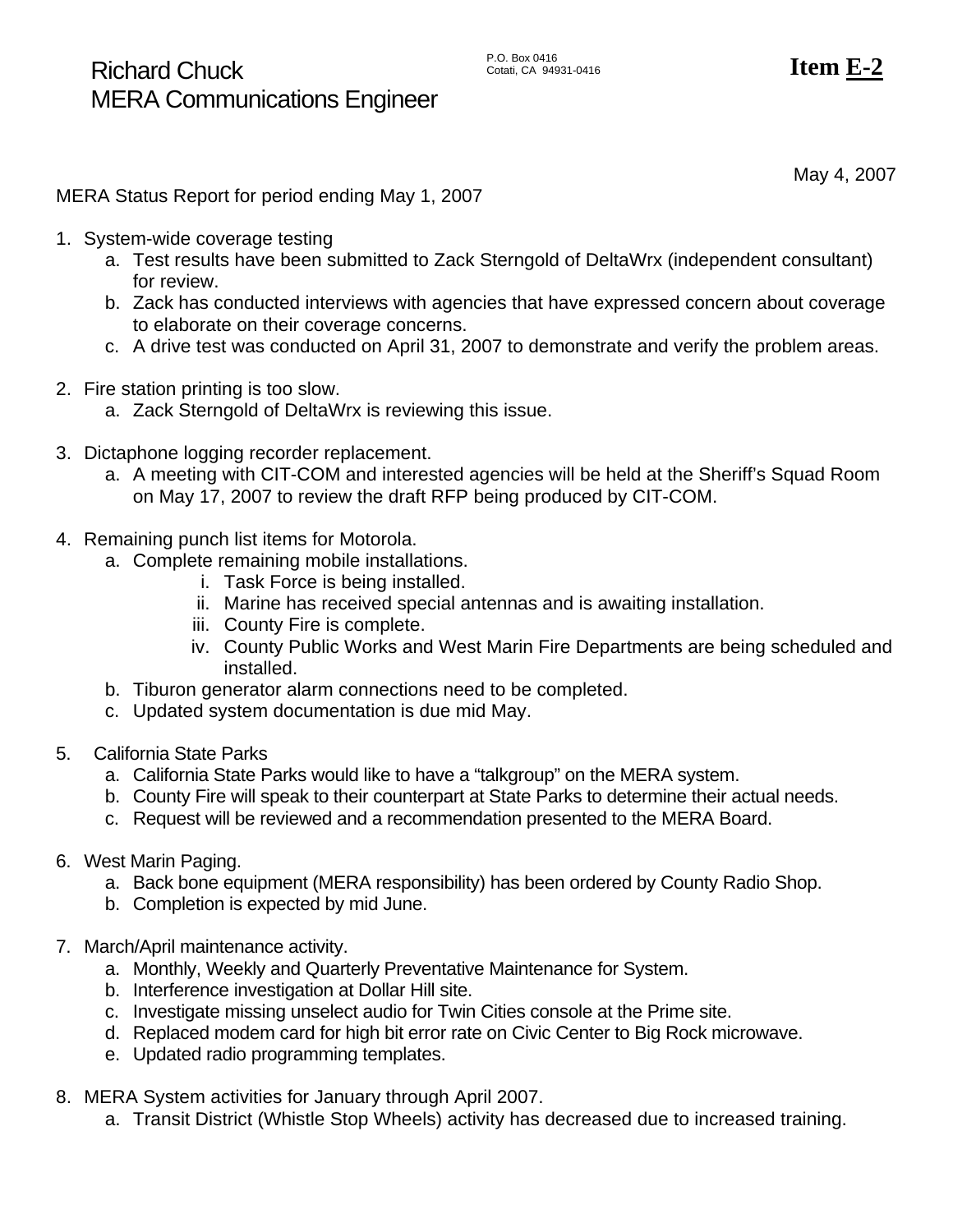# **MERA System Activity – January 2007**

|                        |              |              |                         |                         |                  | <b>Busy</b>     |                |
|------------------------|--------------|--------------|-------------------------|-------------------------|------------------|-----------------|----------------|
|                        | Radio        | Radio        | <b>Busy</b>             | <b>Busy</b>             | <b>Busy Sec.</b> | Sec.            | <b>Percent</b> |
|                        | <b>Calls</b> | <b>Hours</b> | Count                   | <b>Seconds</b>          | <b>Per Count</b> | <b>Per Call</b> | <b>Busy</b>    |
| <b>SO</b>              | 30,470       | 113.1        | 17                      | 47                      | 2.765            | 0.002           | 0.012          |
| <b>SRP</b>             | 29,749       | 107.3        | 10                      | 18                      | 1.800            | 0.001           | 0.005          |
| <b>NPD</b>             | 29,282       | 102.3        | $\overline{\mathbf{4}}$ | $\bf 2$                 | 0.500            | 0.000           | 0.001          |
| <b>MCTD</b>            | 49,964       | 94.9         | 66                      | 77                      | 1.167            | 0.002           | 0.023          |
| <b>SMP</b>             | 25,106       | 91.3         | 11                      | 17                      | 1.545            | 0.001           | 0.005          |
| <b>TCP</b>             | 17,999       | 65.0         | 3                       | $\mathbf 3$             | 1.000            | 0.000           | 0.001          |
| <b>JAIL</b>            | 16,481       | 43.0         | 4                       | $\bf 6$                 | 1.500            | 0.000           | 0.004          |
| <b>SAP</b>             | 9,575        | 31.4         | 4                       | $\boldsymbol{9}$        | 2.250            | 0.001           | 0.008          |
| <b>FP</b>              | 9,285        | 31.0         | $\mathbf 2$             | $\overline{\mathbf{4}}$ | 2.000            | 0.000           | 0.004          |
| <b>SRF</b>             | 9,513        | 29.0         | 8                       | 15                      | 1.875            | 0.002           | 0.014          |
| <b>NFD</b>             | 6,932        | 22.9         | 1                       | $\mathbf 3$             | 3.000            | 0.000           | 0.004          |
| <b>SMF</b>             | 7,115        | 22.8         | 1                       | 5                       | 5.000            | 0.001           | 0.006          |
| <b>MCF</b>             | 6,320        | 22.3         | $\overline{7}$          | 23                      | 3.286            | 0.004           | 0.029          |
| <b>COURT</b>           | 5,242        | 22.2         | 1                       | $\mathbf 2$             | 2.000            | 0.000           | 0.003          |
| <b>EMS</b>             | 6,896        | 21.1         | 3                       | 1                       | 0.333            | 0.000           | 0.001          |
| <b>FSA</b>             | 3,991        | 18.9         | 5                       | 23                      | 4.600            | 0.006           | 0.034          |
| <b>CMF</b>             | 5,949        | 17.9         | 4                       | $\overline{7}$          | 1.750            | 0.001           | 0.011          |
| <b>MUT AID</b>         | 624          | 14.1         | 3                       | $\boldsymbol{9}$        | 3.000            | 0.014           | 0.018          |
| <b>FD DSP</b>          | 3,841        | 13.0         | 10                      | $\boldsymbol{9}$        | 0.900            | 0.002           | 0.019          |
| <b>MMWD</b>            | 3,080        | 12.6         | $\mathbf 2$             | $\overline{7}$          | 3.500            | 0.002           | 0.015          |
| <b>LAW OTHER</b>       | 2,946        | 11.6         | $\mathbf 2$             | $\bf 6$                 | 3.000            | 0.002           | 0.014          |
| <b>PARKS</b>           | 2,631        | 10.6         | 3                       | 5                       | 1.667            | 0.002           | 0.013          |
| <b>PUB WKS</b>         | 4,303        | 8.5          | $\bf 6$                 | 4                       | 0.667            | 0.001           | 0.013          |
| <b>HUMANE</b>          | 3,960        | 7.7          | 1                       | $\pmb{0}$               | 0.000            | 0.000           | 0.000          |
| <b>OTHER</b>           | 325          | 1.1          | $\bf{0}$                | $\pmb{0}$               | 0.000            | 0.000           | 0.000          |
| <b>FIRE OTHER</b>      | 356          | 0.7          | $\bf{0}$                | $\pmb{0}$               | 0.000            | 0.000           | 0.000          |
| <b>ICS</b>             | 412          | 0.6          | $\mathbf 2$             | $\bf{0}$                | 0.000            | 0.000           | 0.000          |
| <b>TEST</b>            | 14           | 0.0          | 1                       | 11                      | 11.000           | 0.786           | 10.000         |
| <b>CHP</b>             | 10           | 0.0          | $\bf{0}$                | $\bf{0}$                | 0.000            | 0.000           | 0.000          |
| <b>MWCSD</b>           | 3            | 0.0          | $\bf{0}$                | $\pmb{0}$               | 0.000            | 0.000           | 0.000          |
| <b>RPD</b>             | 3            | 0.0          | $\bf{0}$                | $\bf{0}$                | 0.000            | 0.000           | 0.000          |
| <b>SCHOOL</b>          | $\mathbf 0$  | 0.0          | $\bf{0}$                | $\pmb{0}$               | 0.000            | 0.000           | 0.000          |
| <b>Totals:</b>         | 292,377      | 937          | 181                     | 313                     | 1.729            | 0.001           | 0.009          |
| <b>Previous Month:</b> | 301,746      | 941.1        | 240                     | 840                     | 3.500            | 0.003           | 0.025          |
| Change:                | $-9,369$     | $-4.2$       | $-59$                   | $-527$                  | $-1.771$         | $-0.002$        | $-0.016$       |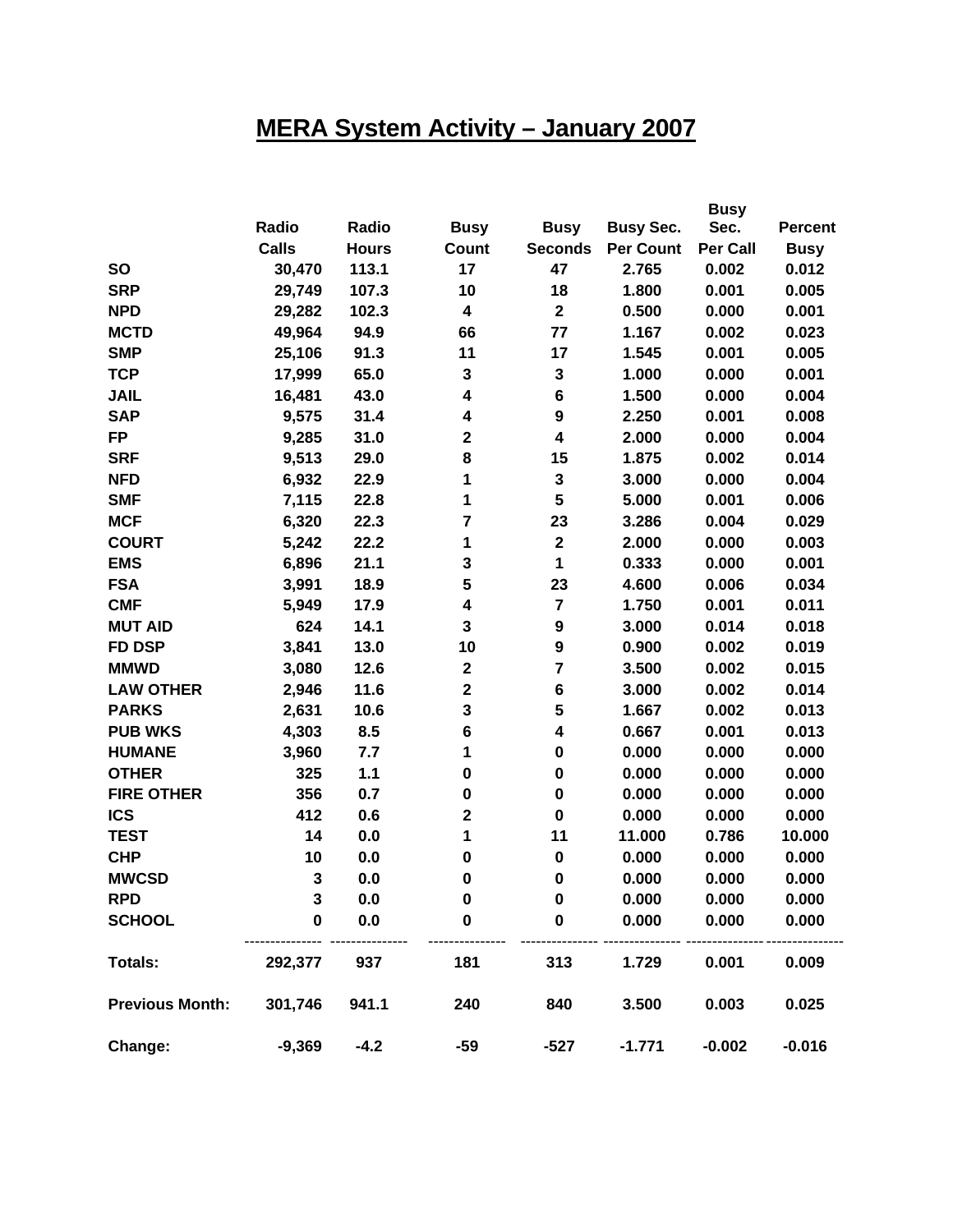### **MERA System Activity – January 2007**

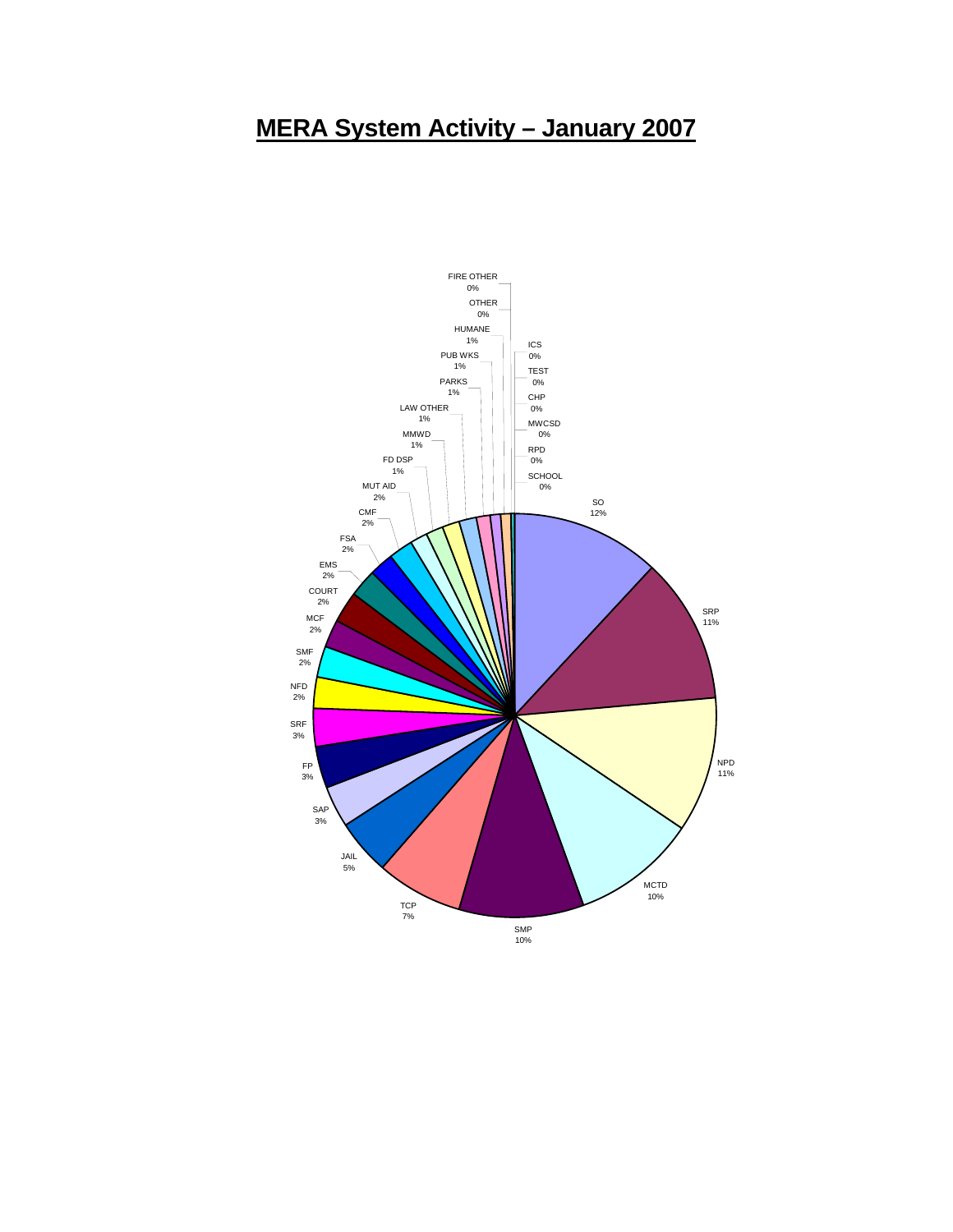## **MERA System Activity – February 2007**

|                        | Radio                   | Radio        | <b>Busy</b>             | <b>Busy</b>             | <b>Busy Sec.</b> | <b>Busy Sec.</b> | <b>Percent</b> |
|------------------------|-------------------------|--------------|-------------------------|-------------------------|------------------|------------------|----------------|
|                        | <b>Calls</b>            | <b>Hours</b> | Count                   | <b>Seconds</b>          | Per Count        | Per Call         | <b>Busy</b>    |
| <b>SO</b>              | 28,883                  | 110.8        | 16                      | 21                      | 1.313            | 0.001            | 0.005          |
| <b>SRP</b>             | 25,238                  | 91.7         | 6                       | 6                       | 1.000            | 0.000            | 0.002          |
| <b>MCTD</b>            | 47,185                  | 90.5         | 69                      | 81                      | 1.174            | 0.002            | 0.025          |
| <b>NPD</b>             | 24,661                  | 85.9         | 11                      | ${\bf 8}$               | 0.727            | 0.000            | 0.003          |
| <b>SMP</b>             | 22,481                  | 83.6         | ${\bf 5}$               | $\overline{7}$          | 1.400            | 0.000            | 0.002          |
| <b>TCP</b>             | 15,500                  | 55.4         | 5                       | 13                      | 2.600            | 0.001            | 0.007          |
| <b>JAIL</b>            | 14,264                  | 37.4         | $\overline{\mathbf{r}}$ | 9                       | 1.286            | 0.001            | 0.007          |
| <b>SAP</b>             | 8,478                   | 28.0         | ${\bf 5}$               | 6                       | 1.200            | 0.001            | 0.006          |
| <b>SRF</b>             | 8,700                   | 27.2         | 1                       | 3                       | 3.000            | 0.000            | 0.003          |
| <b>FP</b>              | 7,651                   | 25.8         | 1                       | $\pmb{0}$               | 0.000            | 0.000            | 0.000          |
| <b>NFD</b>             | 6,890                   | 24.1         | 3                       | 10                      | 3.333            | 0.001            | 0.012          |
| <b>MCF</b>             | 5,821                   | 20.4         | 9                       | 10                      | 1.111            | 0.002            | 0.014          |
| <b>COURT</b>           | 4,740                   | 20.1         | 3                       | $\mathbf 2$             | 0.667            | 0.000            | 0.003          |
| <b>EMS</b>             | 5,846                   | 18.4         | 6                       | 5                       | 0.833            | 0.001            | 0.008          |
| <b>SMF</b>             | 5,614                   | 17.9         | 1                       | $\mathbf 0$             | 0.000            | 0.000            | 0.000          |
| <b>FSA</b>             | 4,085                   | 17.9         | 8                       | 14                      | 1.750            | 0.003            | 0.022          |
| <b>CMF</b>             | 4,871                   | 14.6         | $\overline{\mathbf{2}}$ | $\pmb{0}$               | 0.000            | 0.000            | 0.000          |
| <b>PUB WKS</b>         | 6,727                   | 12.7         | 10                      | 14                      | 1.400            | 0.002            | 0.031          |
| <b>PARKS</b>           | 3,018                   | 11.5         | $\overline{\mathbf{7}}$ | 23                      | 3.286            | 0.008            | 0.056          |
| <b>LAW OTHER</b>       | 3,021                   | 11.4         | 35                      | 1                       | 0.029            | 0.000            | 0.002          |
| <b>MUT AID</b>         | 291                     | 10.9         | 20                      | $5\phantom{.0}$         | 0.250            | 0.017            | 0.013          |
| <b>FD DSP</b>          | 3,140                   | 10.4         | 8                       | 23                      | 2.875            | 0.007            | 0.061          |
| <b>MMWD</b>            | 2,325                   | 10.1         | ${\bf 3}$               | ${\bf 5}$               | 1.667            | 0.002            | 0.014          |
| <b>HUMANE</b>          | 3,494                   | 6.9          | ${\bf 3}$               | 1                       | 0.333            | 0.000            | 0.004          |
| <b>ICS</b>             | 610                     | $1.1$        | $\mathbf 2$             | $\overline{\mathbf{r}}$ | 3.500            | 0.011            | 0.176          |
| <b>FIRE OTHER</b>      | 377                     | 0.7          | $\pmb{0}$               | $\pmb{0}$               | 0.000            | 0.000            | 0.000          |
| <b>OTHER</b>           | 132                     | 0.3          | $\pmb{0}$               | $\bf{0}$                | 0.000            | 0.000            | 0.000          |
| <b>TEST</b>            | $\overline{\mathbf{7}}$ | 0.0          | $\pmb{0}$               | 0                       | 0.000            | 0.000            | 0.000          |
| <b>RPD</b>             | 1                       | 0.0          | $\pmb{0}$               | 0                       | 0.000            | 0.000            | 0.000          |
| <b>CHP</b>             | $\mathbf 2$             | 0.0          | 0                       | $\bf{0}$                | 0.000            | 0.000            | 0.000          |
| <b>MWCSD</b>           | 1                       | 0.0          | $\pmb{0}$               | 0                       | 0.000            | 0.000            | 0.000          |
| <b>SCHOOL</b>          | 0                       | 0.0          | 0                       | 0                       | 0.000            | 0.000            | 0.000          |
| <b>Totals:</b>         | 264,054                 | 846          | 246                     | 274                     | 1.114            | 0.001            | 0.009          |
| <b>Previous Month:</b> | 292,377                 | 936.9        | 181                     | 313                     | 1.729            | 0.001            | 0.009          |
| Change:                | $-28,323$               | $-91.1$      | 65                      | $-39$                   | $-0.615$         | 0.000            | 0.000          |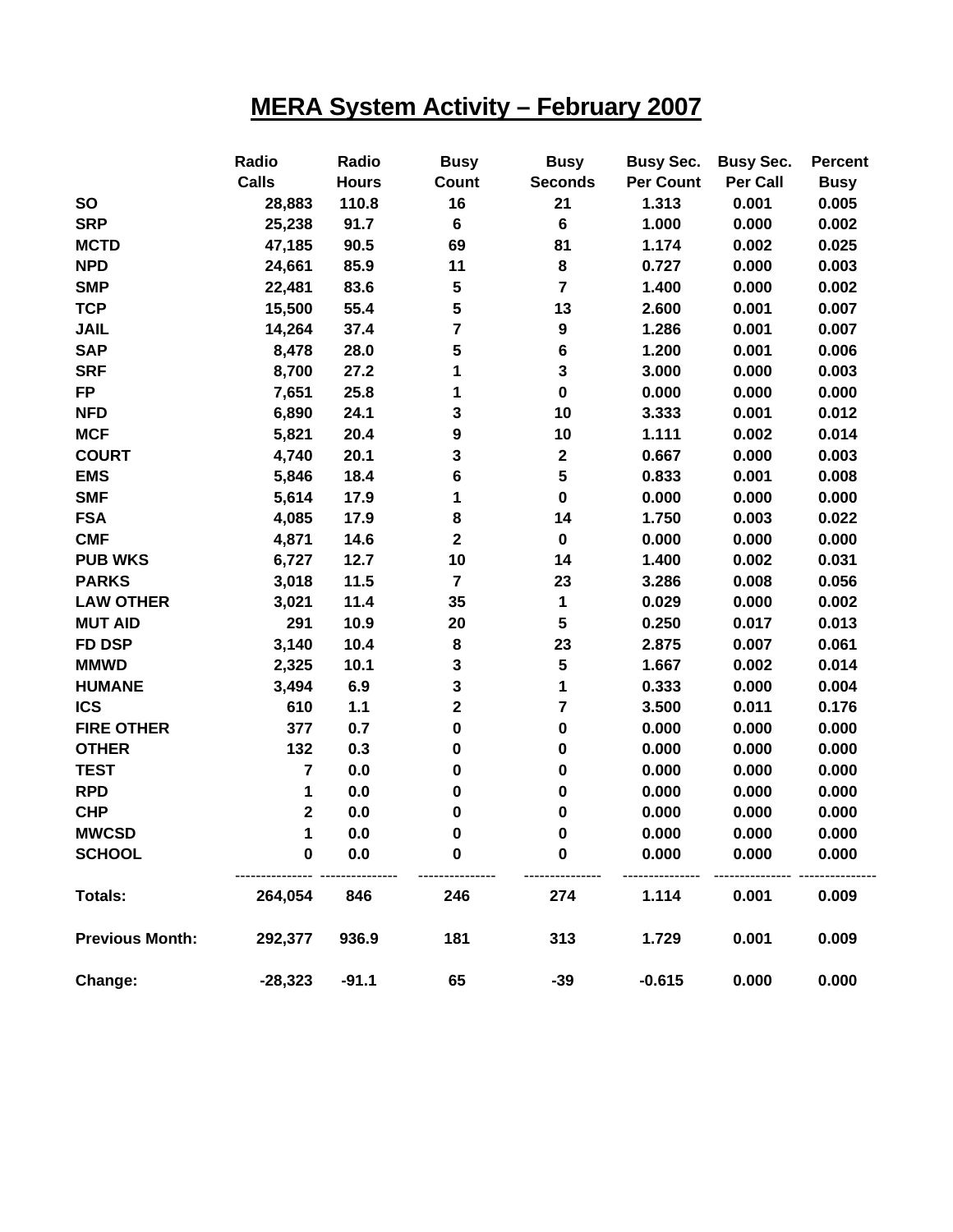### **MERA System Activity – February 2007**

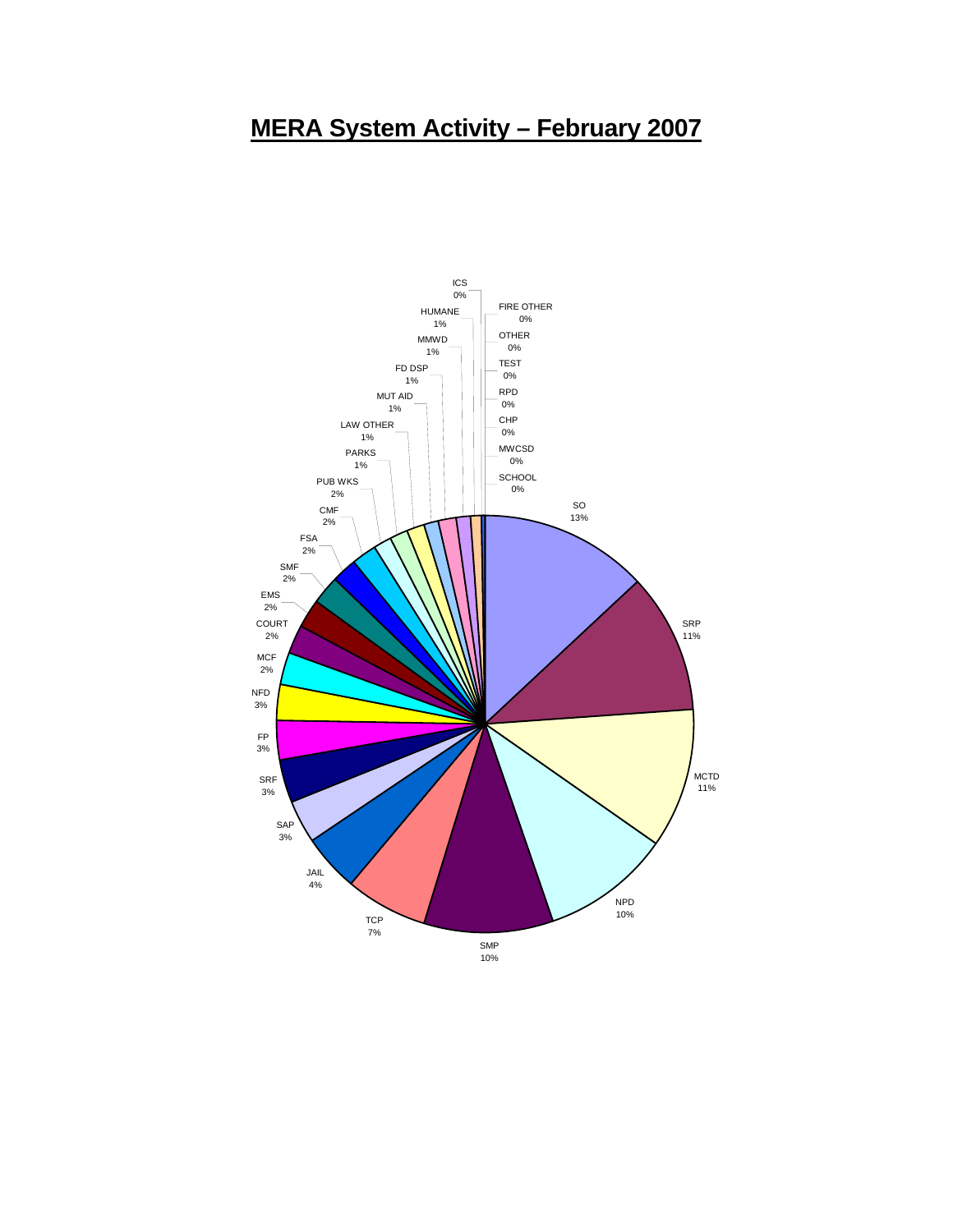## **MERA System Activity – March 2007**

|                        | Radio        | Radio        | <b>Busy</b>             | <b>Busy</b>             | <b>Busy Sec.</b> | <b>Busy Sec.</b> | <b>Percent</b> |
|------------------------|--------------|--------------|-------------------------|-------------------------|------------------|------------------|----------------|
|                        | <b>Calls</b> | <b>Hours</b> | Count                   | <b>Seconds</b>          | <b>Per Count</b> | Per Call         | <b>Busy</b>    |
| <b>SO</b>              | 32,763       | 128.0        | 25                      | 43                      | 1.720            | 0.001            | 0.009          |
| <b>NPD</b>             | 32,128       | 112.3        | 14                      | 32                      | 2.286            | 0.001            | 0.008          |
| <b>MCTD</b>            | 60,927       | 107.6        | 114                     | 159                     | 1.395            | 0.003            | 0.041          |
| <b>SRP</b>             | 30,408       | 107.5        | 19                      | 39                      | 2.053            | 0.001            | 0.010          |
| <b>SMP</b>             | 28,310       | 103.8        | 19                      | 36                      | 1.895            | 0.001            | 0.010          |
| <b>TCP</b>             | 18,196       | 64.2         | 10                      | 14                      | 1.400            | 0.001            | 0.006          |
| <b>JAIL</b>            | 17,764       | 44.2         | ${\bf 5}$               | 11                      | 2.200            | 0.001            | 0.007          |
| <b>SAP</b>             | 10,997       | 35.0         | $\boldsymbol{9}$        | 13                      | 1.444            | 0.001            | 0.010          |
| <b>FP</b>              | 8,987        | 29.9         | $\bf 6$                 | $\boldsymbol{9}$        | 1.500            | 0.001            | 0.008          |
| <b>SRF</b>             | 9,682        | 29.1         | 8                       | 10                      | 1.250            | 0.001            | 0.010          |
| <b>MCF</b>             | 7,524        | 25.8         | 16                      | 44                      | 2.750            | 0.006            | 0.047          |
| <b>FSA</b>             | 5,694        | 25.8         | 22                      | 91                      | 4.136            | 0.016            | 0.098          |
| <b>COURT</b>           | 6,314        | 24.6         | 11                      | 24                      | 2.182            | 0.004            | 0.027          |
| <b>SMF</b>             | 6,910        | 21.3         | $\overline{\mathbf{5}}$ | 12                      | 2.400            | 0.002            | 0.016          |
| <b>EMS</b>             | 6,952        | 21.0         | 13                      | ${\bf 8}$               | 0.615            | 0.001            | 0.011          |
| <b>NFD</b>             | 5,719        | 19.9         | ${\bf 5}$               | 13                      | 2.600            | 0.002            | 0.018          |
| <b>LAW OTHER</b>       | 4,369        | 16.7         | $\mathbf 2$             | $\mathbf 3$             | 1.500            | 0.001            | 0.005          |
| <b>CMF</b>             | 5,010        | 15.1         | $\mathbf 2$             | $\overline{\mathbf{4}}$ | 2.000            | 0.001            | 0.007          |
| <b>PARKS</b>           | 3,976        | 13.5         | $\bf 6$                 | 14                      | 2.333            | 0.004            | 0.029          |
| <b>MUT AID</b>         | 538          | 12.9         | $\mathbf 2$             | $\boldsymbol{4}$        | 2.000            | 0.007            | 0.009          |
| <b>FD DSP</b>          | 3,825        | 12.5         | 24                      | 29                      | 1.208            | 0.008            | 0.065          |
| <b>PUB WKS</b>         | 6,846        | 11.9         | 11                      | 20                      | 1.818            | 0.003            | 0.047          |
| <b>MMWD</b>            | 2,972        | 11.2         | 1                       | 1                       | 1.000            | 0.000            | 0.002          |
| <b>HUMANE</b>          | 4,648        | 8.8          | $\mathbf 2$             | $\pmb{0}$               | 0.000            | 0.000            | 0.000          |
| <b>OTHER</b>           | 435          | 1.5          | $\pmb{0}$               | $\pmb{0}$               | 0.000            | 0.000            | 0.000          |
| <b>FIRE OTHER</b>      | 576          | 1.1          | $\pmb{0}$               | $\mathbf 0$             | 0.000            | 0.000            | 0.000          |
| <b>ICS</b>             | 515          | 0.9          | $\mathbf 2$             | 1                       | 0.500            | 0.002            | 0.032          |
| <b>TEST</b>            | 3            | 0.0          | $\pmb{0}$               | $\mathbf 0$             | 0.000            | 0.000            | 0.000          |
| <b>CHP</b>             | $\mathbf 3$  | 0.0          | $\pmb{0}$               | $\pmb{0}$               | 0.000            | 0.000            | 0.000          |
| <b>RPD</b>             | 1            | 0.0          | $\pmb{0}$               | $\pmb{0}$               | 0.000            | 0.000            | 0.000          |
| <b>MWCSD</b>           | 0            | 0.0          | 0                       | 0                       | 0.000            | 0.000            | 0.000          |
| <b>SCHOOL</b>          | $\mathbf 0$  | 0.0          | 0                       | $\bf{0}$                | 0.000            | 0.000            | 0.000          |
| <b>Totals:</b>         | 322,992      | 1,006        | 353                     | 634                     | 1.796            | 0.002            | 0.018          |
| <b>Previous Month:</b> | 264,054      | 846          | 246                     | 274                     | 1.114            | 0.001            | 0.009          |
| Change:                | 58,938       | 160.1        | 107                     | 360                     | 0.682            | 0.001            | 0.009          |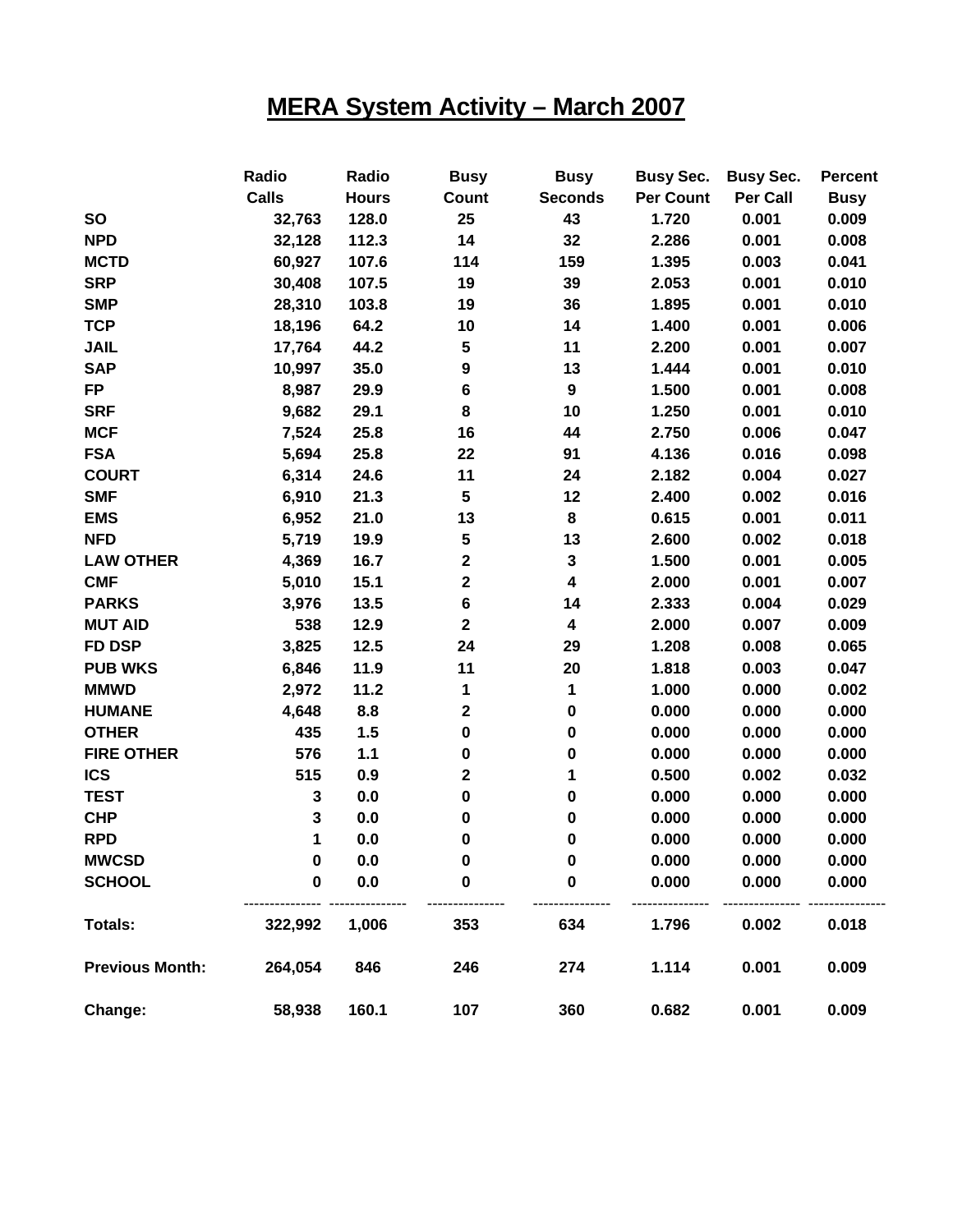#### **MERA System Activity – March 2007**

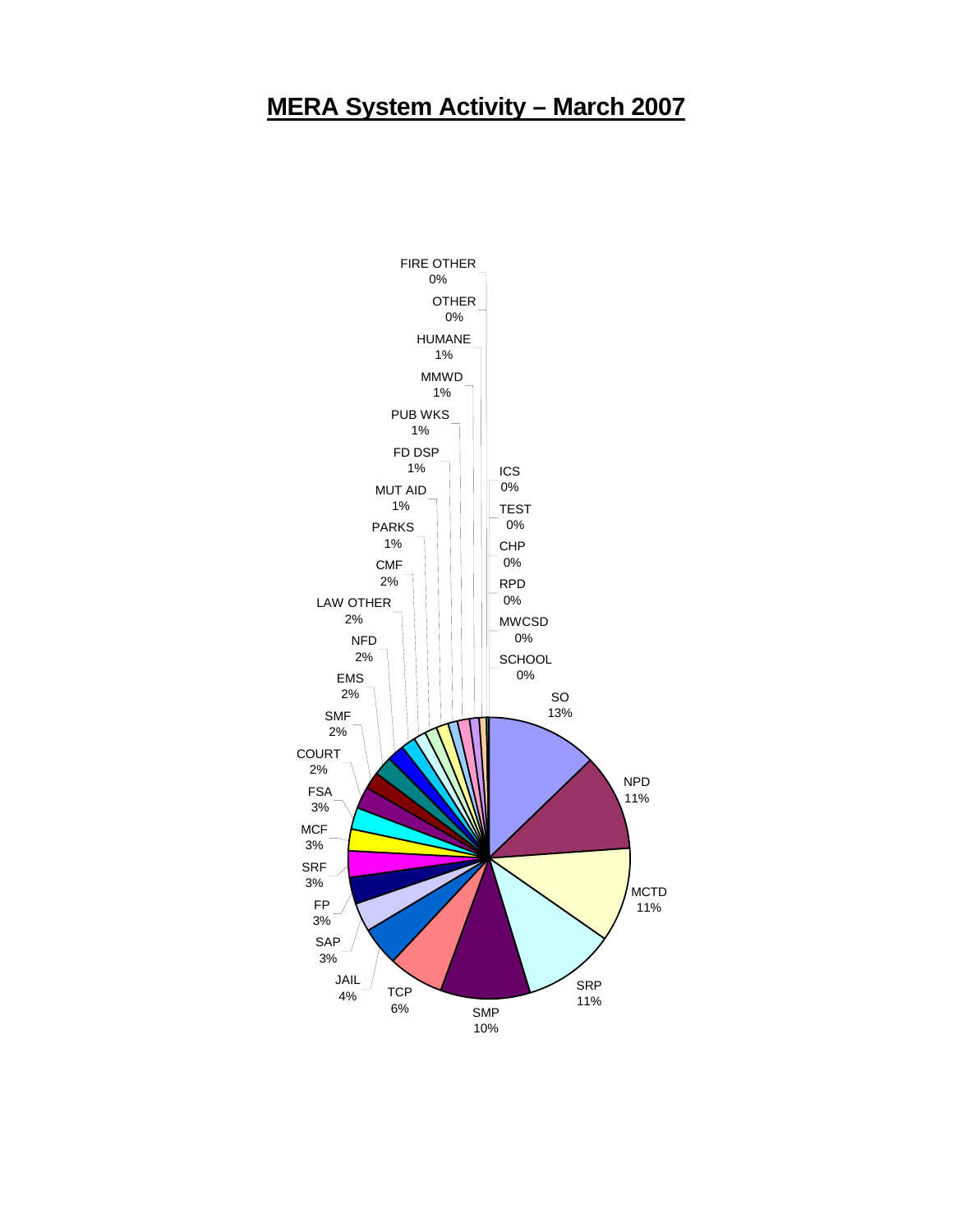## **MERA System Activity – April 2007**

|                        |              |              |                         |                         |                  | <b>Busy</b>     |                |
|------------------------|--------------|--------------|-------------------------|-------------------------|------------------|-----------------|----------------|
|                        | Radio        | Radio        | <b>Busy</b>             | <b>Busy</b>             | <b>Busy Sec.</b> | Sec.            | <b>Percent</b> |
|                        | <b>Calls</b> | <b>Hours</b> | Count                   | <b>Seconds</b>          | <b>Per Count</b> | <b>Per Call</b> | <b>Busy</b>    |
| <b>SO</b>              | 34,129       | 130.2        | 17                      | 52                      | 3.059            | 0.002           | 0.011          |
| <b>SRP</b>             | 31,615       | 112.2        | 11                      | 25                      | 2.273            | 0.001           | 0.006          |
| <b>NPD</b>             | 29,414       | 102.4        | 11                      | 23                      | 2.091            | 0.001           | 0.006          |
| <b>SMP</b>             | 26,580       | 96.8         | 5                       | 10                      | 2.000            | 0.000           | 0.003          |
| <b>MCTD</b>            | 51,277       | 84.9         | 55                      | 40                      | 0.727            | 0.001           | 0.013          |
| <b>TCP</b>             | 18,981       | 65.4         | 4                       | 6                       | 1.500            | 0.000           | 0.003          |
| <b>JAIL</b>            | 17,282       | 42.5         | 4                       | $\mathbf 3$             | 0.750            | 0.000           | 0.002          |
| <b>SAP</b>             | 11,686       | 36.5         | 4                       | 6                       | 1.500            | 0.001           | 0.005          |
| <b>FP</b>              | 9,124        | 29.6         | $\mathbf 2$             | 1                       | 0.500            | 0.000           | 0.001          |
| <b>SRF</b>             | 9,481        | 27.5         | 4                       | 5                       | 1.250            | 0.001           | 0.005          |
| <b>MCF</b>             | 7,617        | 25.5         | 6                       | 8                       | 1.333            | 0.001           | 0.009          |
| <b>FSA</b>             | 5,088        | 23.5         | 8                       | 17                      | 2.125            | 0.003           | 0.020          |
| <b>COURT</b>           | 5,427        | 20.8         | 5                       | $\mathbf 3$             | 0.600            | 0.001           | 0.004          |
| <b>EMS</b>             | 7,001        | 20.7         | 5                       | $\mathbf 2$             | 0.400            | 0.000           | 0.003          |
| <b>SMF</b>             | 6,536        | 20.6         | 4                       | $\mathbf 2$             | 0.500            | 0.000           | 0.003          |
| <b>NFD</b>             | 5,373        | 17.4         | 4                       | $\mathbf{3}$            | 0.750            | 0.001           | 0.005          |
| <b>LAW OTHER</b>       | 3,925        | 14.9         | $\overline{\mathbf{2}}$ | 26                      | 13.000           | 0.007           | 0.048          |
| <b>PUB WKS</b>         | 7,905        | 14.3         | 17                      | 22                      | 1.294            | 0.003           | 0.043          |
| <b>CMF</b>             | 4,004        | 12.3         | 3                       | 1                       | 0.333            | 0.000           | 0.002          |
| <b>FD DSP</b>          | 3,758        | 12.1         | 16                      | 30                      | 1.875            | 0.008           | 0.069          |
| <b>HUMANE</b>          | 6,045        | 11.8         | $\mathbf 2$             | 1                       | 0.500            | 0.000           | 0.002          |
| <b>MUT AID</b>         | 544          | 11.6         | 3                       | $\bf 6$                 | 2.000            | 0.011           | 0.014          |
| <b>PARKS</b>           | 3,025        | 10.6         | $\mathbf 2$             | $\overline{\mathbf{r}}$ | 3.500            | 0.002           | 0.018          |
| <b>MMWD</b>            | 2,568        | 10.3         | 3                       | $\bf 6$                 | 2.000            | 0.002           | 0.016          |
| <b>FIRE OTHER</b>      | 1,440        | 3.4          | 1                       | $\mathbf 2$             | 2.000            | 0.001           | 0.017          |
| <b>ICS</b>             | 536          | 0.9          | 1                       | 5                       | 5.000            | 0.009           | 0.158          |
| <b>OTHER</b>           | 12           | 0.0          | 0                       | $\mathbf 0$             | 0.000            | 0.000           | 0.000          |
| <b>RPD</b>             | 4            | 0.0          | 0                       | $\mathbf 0$             | 0.000            | 0.000           | 0.000          |
| <b>CHP</b>             | 6            | 0.0          | 0                       | $\mathbf 0$             | 0.000            | 0.000           | 0.000          |
| <b>TEST</b>            | $\mathbf 2$  | 0.0          | $\pmb{0}$               | $\mathbf 0$             | 0.000            | 0.000           | 0.000          |
| <b>MWCSD</b>           | 1.           | n n          | U                       | <sup>0</sup>            | 0.000            | 0.000           | 0.000          |
| <b>SCHOOL</b>          | 0            | 0.0          | 0                       | 0                       | 0.000            | 0.000           | 0.000          |
| <b>Totals:</b>         | 310,386      | 959          | 199                     | 312                     | 1.568            | 0.001           | 0.009          |
| <b>Previous Month:</b> | 322,992      | 1,006        | 353                     | 634                     | 1.796            | 0.002           | 0.018          |
| Change:                | $-12,606$    | $-47.0$      | $-154$                  | $-322$                  | $-0.228$         | $-0.001$        | $-0.008$       |